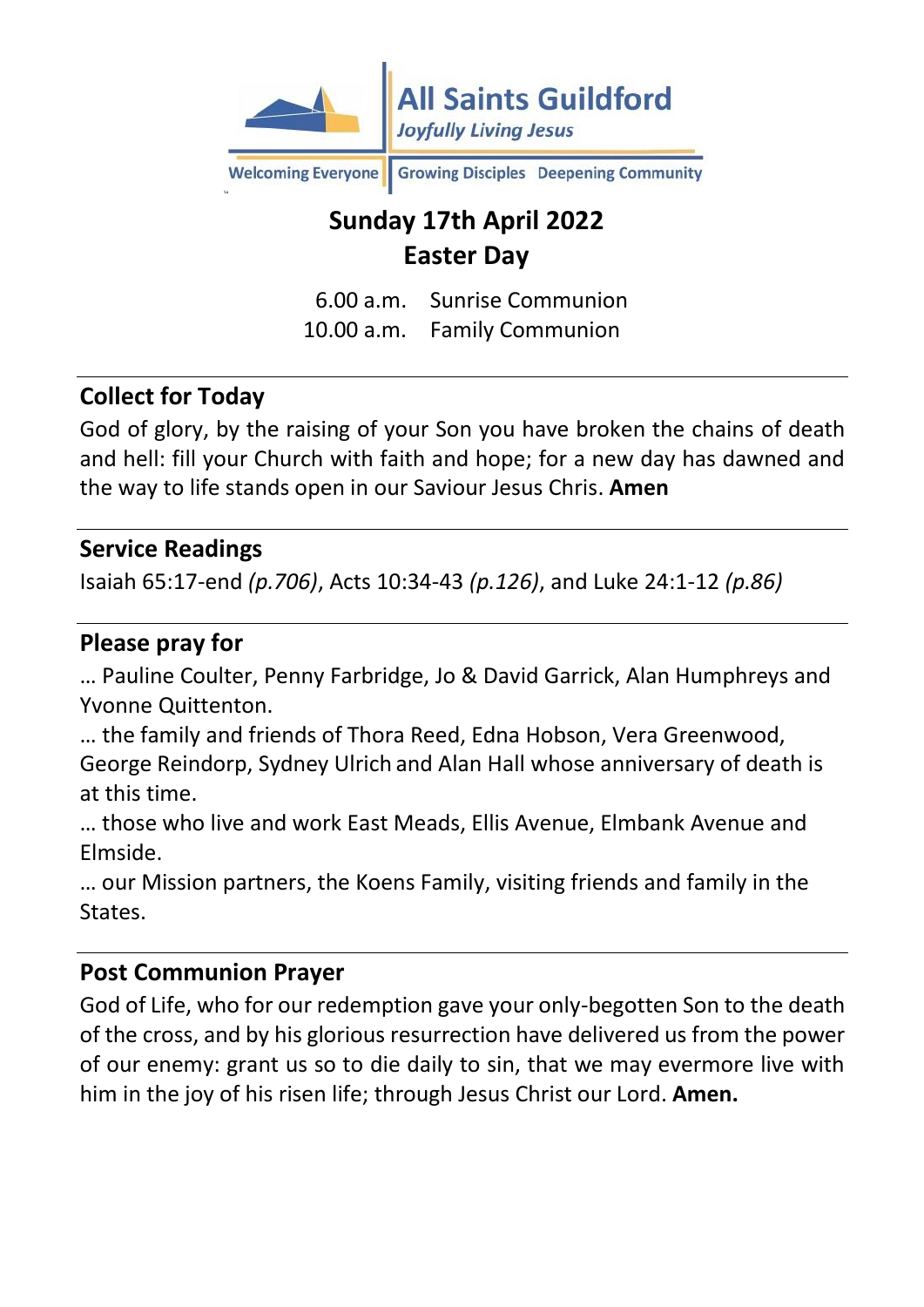### **Dear Friends**

At times of challenge in the world around us, we're greatly in need of hope. As the war in Ukraine continues, Covid continues to threaten us, and now our prime minister and our chancellor of the exchequer are fined for breaking Covid rules, we can feel heavy hearted and despairing. How can we continue to hope in these difficult times?

Sometimes people say, 'the devil is in the detail'; but my sense is that often 'God is in the detail'. And in my experience, it's when we see God at work in the details of life that we find hope. I'm sure all of us have been moved by the way individual families across Europe, and especially in Poland, have welcomed Ukrainian refugees into their homes; and it's humbling to see that happening in the UK now, and in our parish. When we watch the courage of Volodymyr Zelenskyy it inspires hope. When we watched the release of Nazanin Zaghari-Ratcliffe, and the patient and persistent campaigning of her husband, a few weeks ago, it inspired hope. In one sense all of these in themselves are small things; but their influence is immense. In one sense the death and resurrection of Jesus could be seen as isolated incident; a small thing. But the influence of that first century event in Palestine has brought hope to our world: it shows us that no situation is ultimately hopeless within the redeeming love and mercy of God. Let's rejoice in that this Easter day!

**Beverly**

## **Mission Focus for April: Mosaic Middle East (MME)**

Mosaic Middle East (MME) is a Christian charity which All Saints' has been supporting in several ways for a number of years. You may remember that we welcomed its Chief Executive Officer to preach at one of our main services not so long ago. The charity works with vulnerable and persecuted minorities in Iraq and other Middle Eastern countries to relieve immediate needs and assist them in securing sustainable futures. You may also like to know that the former Archbishop of Canterbury, Rowan Williams, joined as a Patron of MME at the end of 2021. Please read what he has to say, and learn more about the work of MME, in the April issue of the church magazine.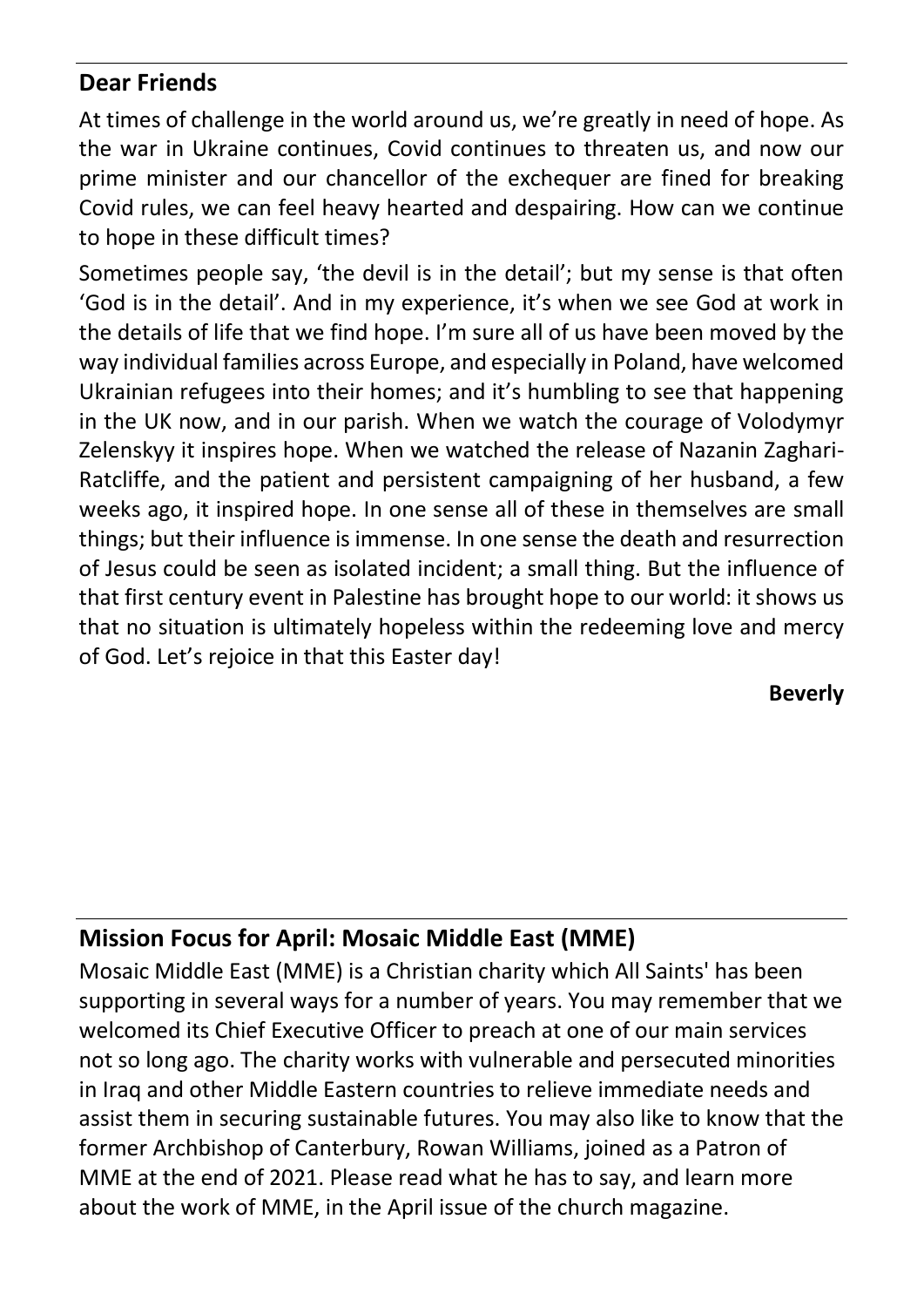### **Notices**

**Welcome** to Emma and Elliot whose Banns will be read at our 10am service.

**Tea time church –** there's no tea-time church on Easter Sunday, but come on Sunday 24<sup>th</sup> to hear from Thomas-the-puppet as he confides his worries to his twin Didymus.

**Thursday Communion –** will not be held this week as Beverly is away, but please do come to Morning Prayer which will be held at 9.15am Tuesday to Thursday.

Hard of Hearing Group – at 3pm on Monday 25<sup>th</sup> April. James Merritt is coming to tell us how he set up a group in Millmead church to meet every other month to pray for persecuted Christians. Everybody welcome!

If you need help (non-medical) with hearing aids or hearing problems, please get in touch beforehand (569825) to arrange to come to the clinic at 2pm.

**Dennis Bottomley –** has recently died and his funeral will be held here at All Saints on Monday 25<sup>th</sup> April at 11am. Dennis was a Churchwarden here in the 1960s. Everyone is welcome to come and celebrate Dennis' life. Dennis' wife Lilian's funeral was held here in 2008.

**BBC Songs of Praise –** is being recorded in Guildford Cathedral on Tuesday 3<sup>rd</sup> May, 6.30pm-9.30pm. We have secured 12 tickets to attend as a church and are offering them on a 'first come first served' basis. Children welcome accompanied by their parents. Please let Trish know if you'd like to come.

**New recycling opportunity –** We'll soon be collecting any brand of flexible coffee packaging. This will help fill the gap left by the removal of the crisp and Ella bins. Start putting your coffee pouches aside now!

**Leaders needed for Children's Church and our Youth Group:** If you enjoy working with children and young people, we'd love to welcome you as part of the teams for Children's Church or Youth Club. Both of these groups are growing under the leadership of Jeanette Whiteman and Julie Lodge. If you'd like to consider being involved, please be in touch with either Jeanette or Julie.

**Giving for Ukraine –** as well as offering prayers, you may like to make a financial contribution to help those in Ukraine, we suggest you do this though the major channels, such as:

[www.dec.org.uk/](http://www.dec.org.uk/) [donate.redcross.org.uk/appeal/ukraine-crisis-appeal](https://donate.redcross.org.uk/appeal/ukraine-crisis-appeal) [www.oxfam.org.uk/oxfam-in-action/current-emergencies/ukraine-crisis](http://www.oxfam.org.uk/oxfam-in-action/current-emergencies/ukraine-crisis-appeal/)[appeal/](http://www.oxfam.org.uk/oxfam-in-action/current-emergencies/ukraine-crisis-appeal/) [www.unicef.org.uk/donate/donate-now-to-protect-children-in-ukraine/](http://www.unicef.org.uk/donate/donate-now-to-protect-children-in-ukraine/) [msf.org.uk/](https://msf.org.uk/)